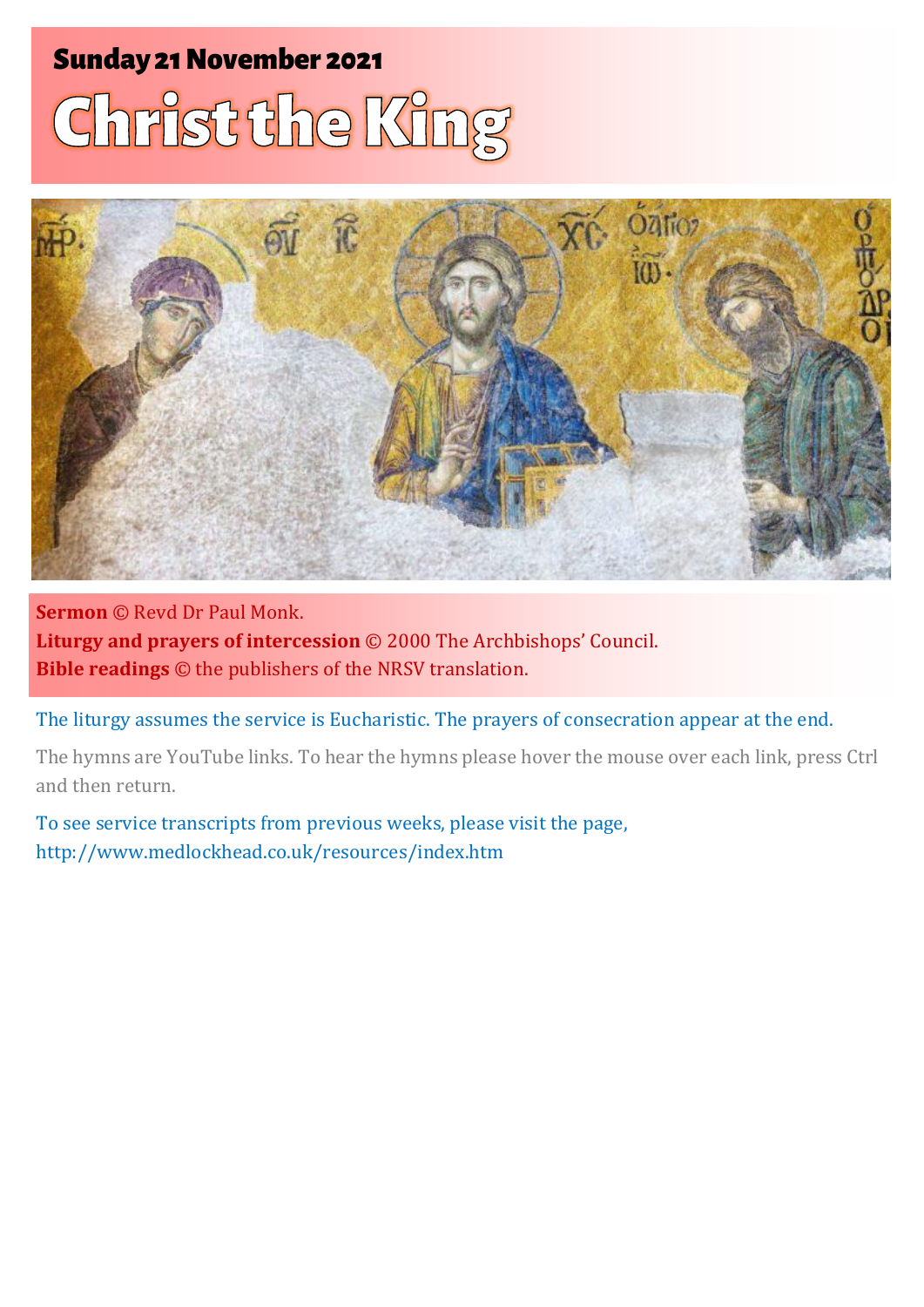#### **Introduction and welcome**

HYMN 1 **[The Spirit lives to set us free](https://www.youtube.com/watch?v=8CumpuwbWv4)** (please click on this link to hear the hymn)

### **The Welcome**

In the name of the Father, and of the Son, and of the Holy Spirit

All **Amen.**

The Lord be with you

All **And also with you.**

### **The Preparation**

- All **Almighty God,**
	- **to whom all hearts are open, all desires known, and from whom no secrets are hidden: cleanse the thoughts of our hearts by the inspiration of your Holy Spirit, that we may perfectly love you, and worthily magnify your holy name; through Christ our Lord. Amen.**

Our Lord Jesus Christ said: The first commandment is this: 'Hear, O Israel, the Lord our God is the only Lord. You shall love the Lord your God with all your heart, with all your soul, with all your mind, and with all your strength.'

And the second is this: 'Love your neighbour as yourself.' There is no other commandment greater than these. On these two commandments hang all the law and the prophets.

#### All **Amen. Lord, have mercy.**

Jesus says, 'Repent, for the kingdom of heaven is close at hand'. So let us turn away from sin and turn to Christ, confessing our sins in penitence and faith.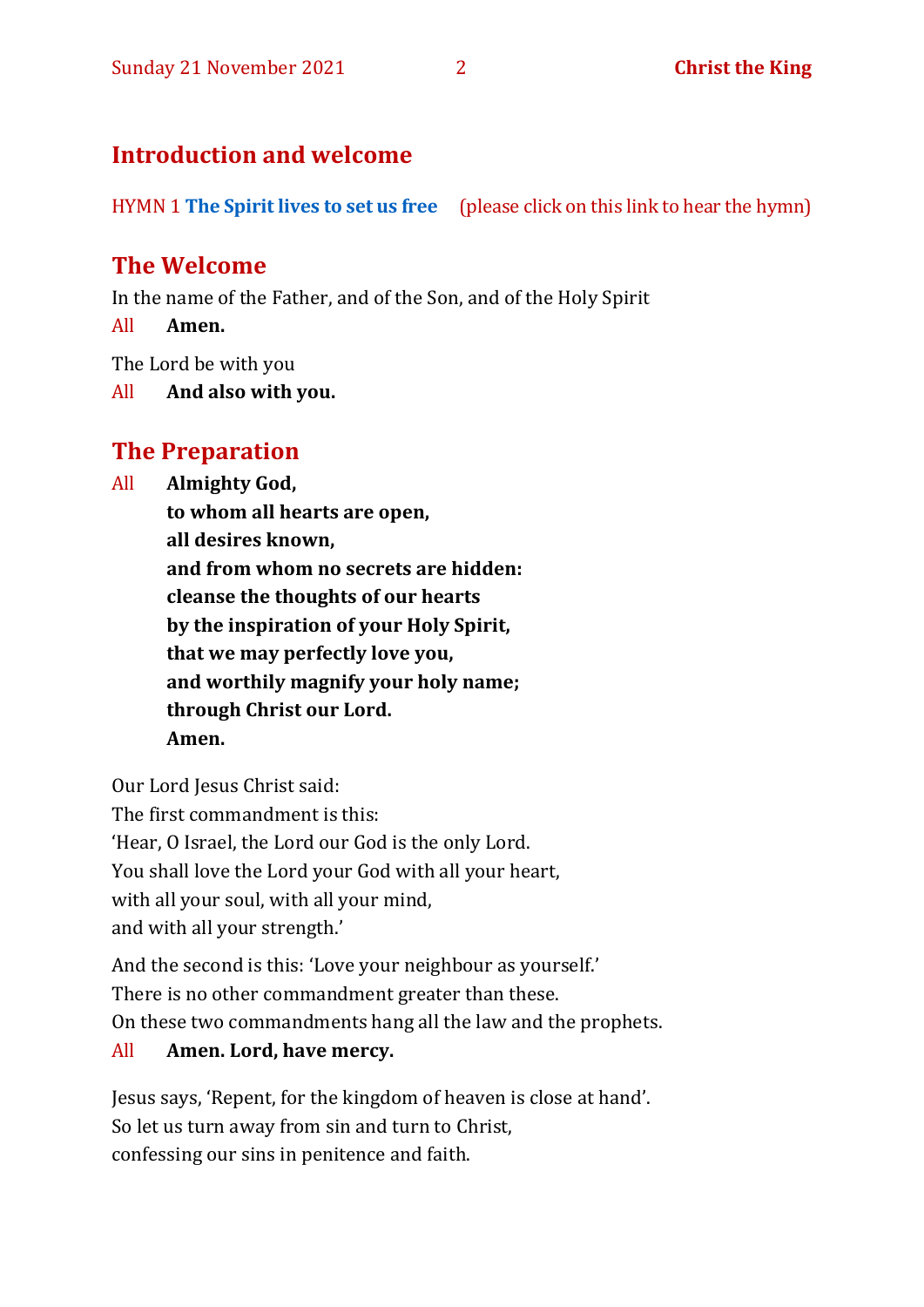All **Almighty God, our heavenly Father, we have sinned against you and against our neighbour in thought and word and deed, through negligence, through weakness, through our own deliberate fault. We are truly sorry and repent of all our sins. For the sake of your Son Jesus Christ, who died for us, forgive us all that is past and grant that we may serve you in newness of life to the glory of your name. Amen.**

Almighty God,

who forgives all who truly repent, have mercy upon you, pardon and deliver you from all your sins, confirm and strengthen you in all goodness, and keep you in life eternal; through Jesus Christ our Lord. All **Amen.**

#### **The Gloria**

This Gloria is sung to the tune of 'Cwm Rhondda'. Click **[here](about:blank)** for the tune.

All **Glory be to God in Heaven, Songs of joy and peace we bring, Thankful hearts and voices raising, To creation's Lord we sing. Lord we thank you, Lord we praise you, Glory be to God our King: Glory be to God our King. Lamb of God, who on our shoulders, Bore the load of this world's sin; Only Son of God the Father, You have brought us peace within. Lord, have mercy, Christ have mercy,**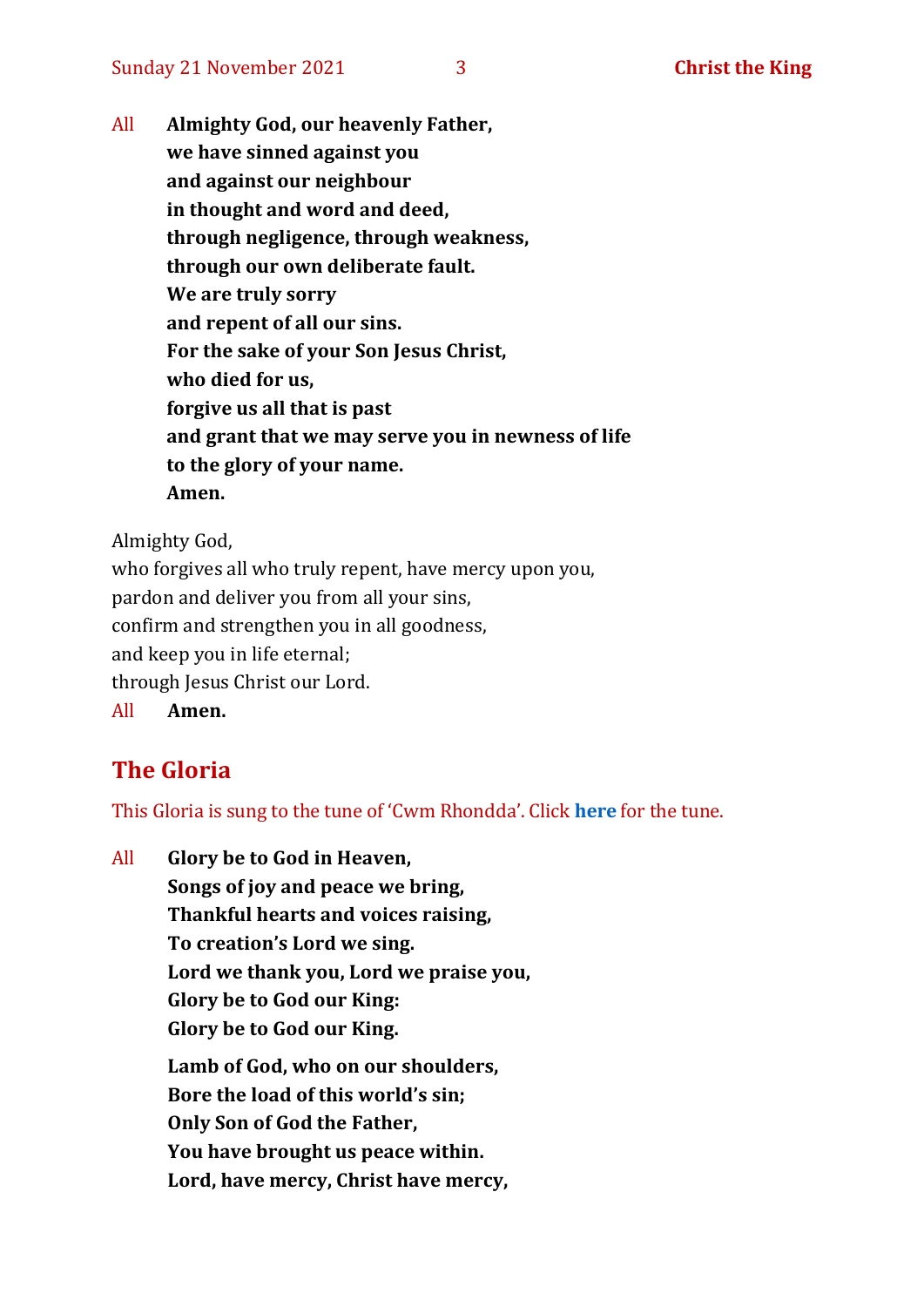**Now your glorious reign begin: Now your glorious reign begin.**

**You O Son of God are Holy, You we praise with one accord. None in heav'n or earth is like you, Only you are Christ the Lord. With the Father and the Spirit, Ever worshipped and adored: Ever worshipped and adored.**

#### **The Collect for Christ the King**

God the Father, help us to hear the call of Christ the King and to follow in his service, whose kingdom has no end; for he reigns with you and the Holy Spirit, one God, one glory.

All **Amen.**

#### **First reading**

A reading from the book of the Prophet Daniel

As I watched, thrones were set in place, and an Ancient One took his throne, his clothing was white as snow, and the hair of his head like pure wool; his throne was fiery flames, and its wheels were burning fire. A stream of fire issued and flowed out from his presence. A thousand thousand served him, and ten thousand times ten thousand stood attending him. The court sat in judgment, and the books were opened. *Daniel 7:9–10*

This is the Word of the Lord

All **Thanks be to God.**

#### **Second reading**

A reading from the Revelation of St John the Divine

John to the seven churches that are in Asia: Grace to you and peace from him who is and who was and who is to come, and from the seven spirits who are before his throne, and from Jesus Christ, the faithful witness, the firstborn of the dead, and the ruler of the kings of the earth. To him who loves us and freed us from our sins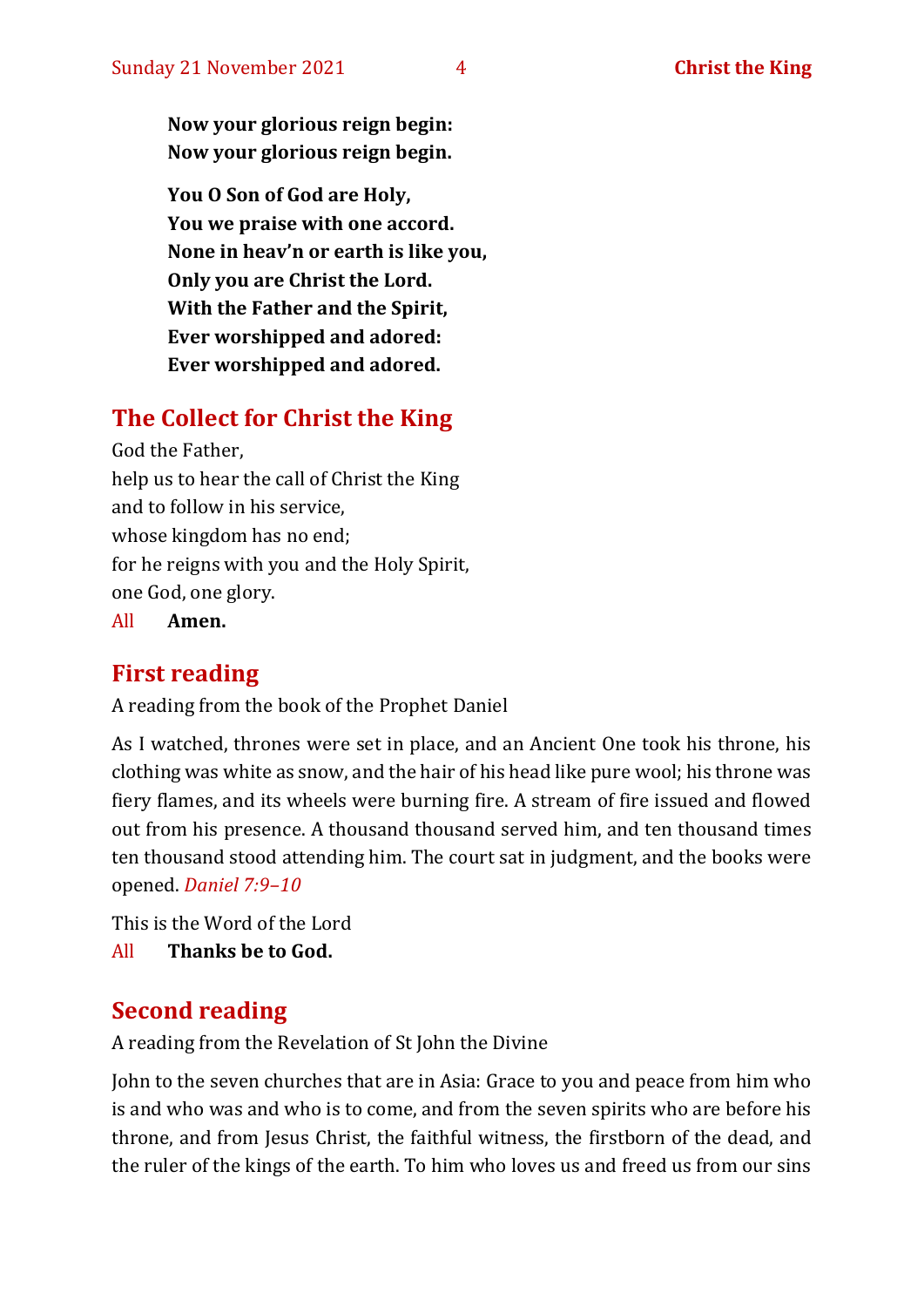by his blood, and made us to be a kingdom, priests serving his God and Father, to him be glory and dominion forever and ever. Amen. Look! He is coming with the clouds; every eye will see him, even those who pierced him; and on his account all the tribes of the earth will wail. So it is to be. Amen. 'I am the Alpha and the Omega,' says the Lord God, who is and who was and who is to come, the Almighty.

#### *Revelation 1:4b–8*

This is the Word of the Lord

All **Thanks be to God.**

HYMN 2 **[Jesus is king](https://www.youtube.com/watch?v=TP-6_UFCJqc)** (please click on this link to hear the hymn)

#### **Gospel reading**

Hear the Gospel of our Lord Jesus Christ according to John

All **Glory to you O Lord.**

Pilate entered the headquarters again, summoned Jesus, and asked him, 'Are you the King of the Jews?'

Jesus answered, 'Do you ask this on your own, or did others tell you about me?' Pilate replied, 'I am not a Jew, am I? Your own nation and the chief priests have handed you over to me. What have you done?' Jesus answered, 'My kingdom is not from this world. If my kingdom were from this world, my followers would be fighting to keep me from being handed over to the Jews. But as it is, my kingdom is not from here.' Pilate asked him, 'So you are a king?' Jesus answered, 'You say that I am a king. For this I was born, and for this I came into the world, to testify to the truth. Everyone who belongs to the truth listens to my voice.' *John 18:33–37*

This is the Gospel of the Lord

All **Praise to you O Christ.** 

#### **Sermon**

Next Sunday is Advent Sunday, and the principal theme of Advent is preparation and waiting to meet with Jesus, both at his coming as a baby at Christmas but also at His Second coming as lord and judge at the end of time. Today in the Church calendar we look at the idea of Christ being a King. Today's readings act as something of a 'heads up,' telling us what sort of a King we should be looking for during that Advent vigil.

Sadly, most of us, if we're honest, don't often think about the Kingship of Jesus; but when (or even 'if') we do, we imagine a vaguely spiritualised version of worldly power: think of those images of Jesus sitting on a throne and wearing a crown and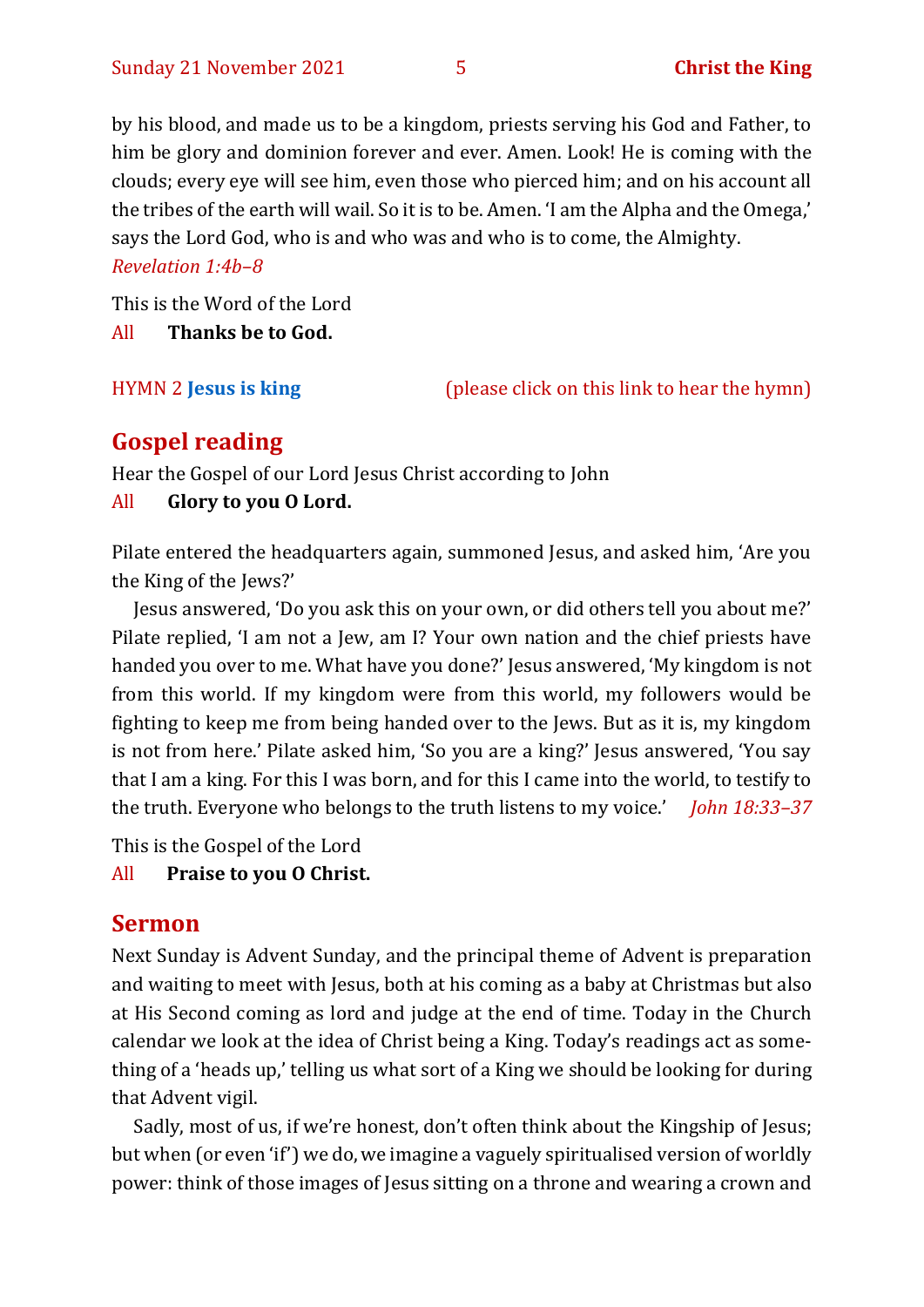costly cloth. In today's Gospel Jesus tells us otherwise. To kickstart the discussion, we hear a brief excerpt from a conversation between Jesus and Pontius Pilate, who was a Roman puppet-king whose power came from his overlord, Caesar. Pilate asks Jesus if He is a King to which he replied, 'My kingdom is not of this world.'

Christ is a King but we must forget other images of kingship and power. Jesus does things differently. So let's follow Christ the King and see how he used power.

At once, we sense that He's inviting us to make a new kind of world characterised by upside-down values—a topsy-turvy world in which the first are last, the last are first; a world in which those with any power is used to elevate the weak. It's a multistranded approach.

In the first strand, Jesus reversed the vast physical needs he saw everywhere. He embraced the unloved and in every possible way healed the ills he encountered: he therefore fed the hungry and healed the sick. We, as followers, must do the same.

In the second strand, Jesus reversed the spiritual need he saw everywhere. That's why he forgave and healed souls. He dealt with causes as well as effects, so he removed the barrier between earth and Heaven on the Cross. We also share this second form of Kingdom work when we forgive and refuse retribution. That's why he taught his disciples how to pray, retraining them for worship.

These twin strands are, however, merely the means to a bigger end. We're healed in body, mind, and spirit, to ensure that we can share Jesus' Kingship. As St Peter says in his Second Letter, 'Through these [gifts], he has given us his very great and precious promises, *so that through them we may participate in the divine nature, having escaped the corruption in the world caused by evil desires*.' (This verse appears in 2 Peter 1:4.) No earthly king shares their kingship in this way, but Christ the King gives us his Spirit at Pentecost, at baptism, so that we can be like him. Each of us contains a share of his divinity, which we carry with us wherever we go.

This claim seems large until we remember St Paul's idea of 'the body': between us, we cohere together as a spiritual entity to create a spiritual unit in which Jesus lives and operates full strength. It becomes Christ the King here on earth.

If true, Jesus works through us to help him bring about these upside-downnesses into today's world. We know that's what he wants because all the way through the Gospels, we hear him talking about 'the Kingdom.' Remember, when Jesus teaches us to pray, his template (which we call the 'Lord's Prayer') reiterates the request, 'Your Kingdom come', which is code for imploring God to help us bring about these inversions. The hungry are fed, sinners are forgiven, and all of us will be gathered together to share the divinity of God, the body of Christ. We guess that's what Jesus wants because of a parable Jesus taught about a King who acts as a judge and separate the sheep from the goats. The King makes judgement on the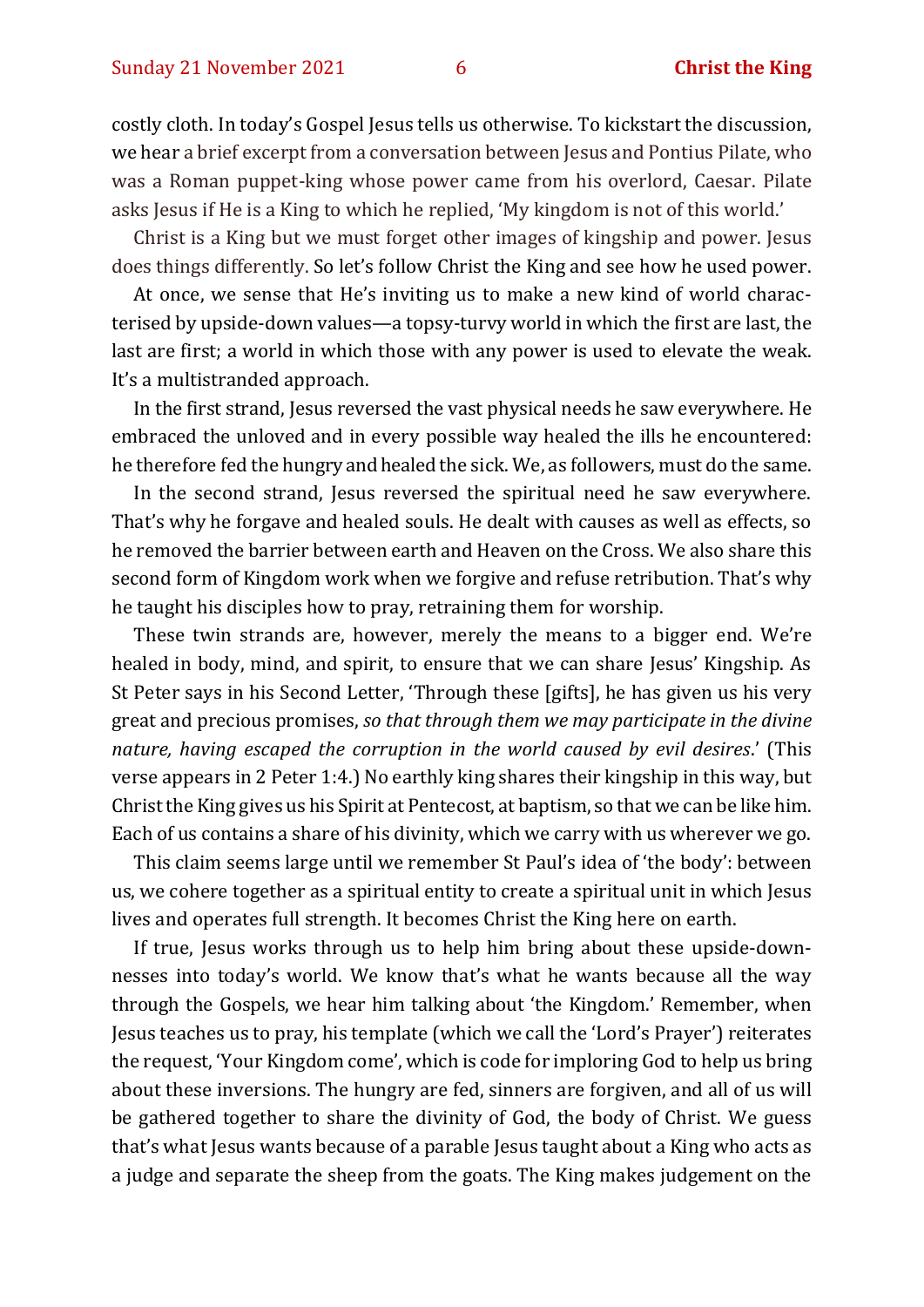grounds of feeding the hungry and clothing the naked. In that parable, the King's telling punchline is, 'That which you did for the least of these, you did it for me.' The King in charge of this upside-down kingdom wants us to feed the hungry, wants us to clothe the naked—in a word, he wants us to make the world better.

Today in the Church calendar, we celebrate Christ the King. We remember that Jesus is a King but his Kingdom is different from earthly expression of power. It's topsy turvy and upside down. It gives purpose and dignity to the crushed and destitute while the powerful will experience the reality of need. In his Kingdom, we become like Jesus, his power flowing through us as we work for world betterment.

#### **The Creed**

Do you believe and trust in God the Father, the source of all being and life, the one for whom we exist?

#### All **We believe and trust in him.**

Do you believe and trust in God the Son, who took our human nature, died for us and rose again?

#### All **We believe and trust in him.**

Do you believe and trust in God the Holy Spirit, who gives life to the people of God and makes Christ known in the world?

#### All **We believe and trust in him.**

This is the faith of the Church.

All **This is our faith. We believe and trust in one God, Father, Son and Holy Spirit. Amen.**

#### **Prayers of intercession**

Let us with confidence present our prayers and supplications to the throne of grace. We pray for all those in positions of power, that they may govern with wisdom and integrity, serving the needs of their people. May your reign come; All **Lord, hear our prayer.**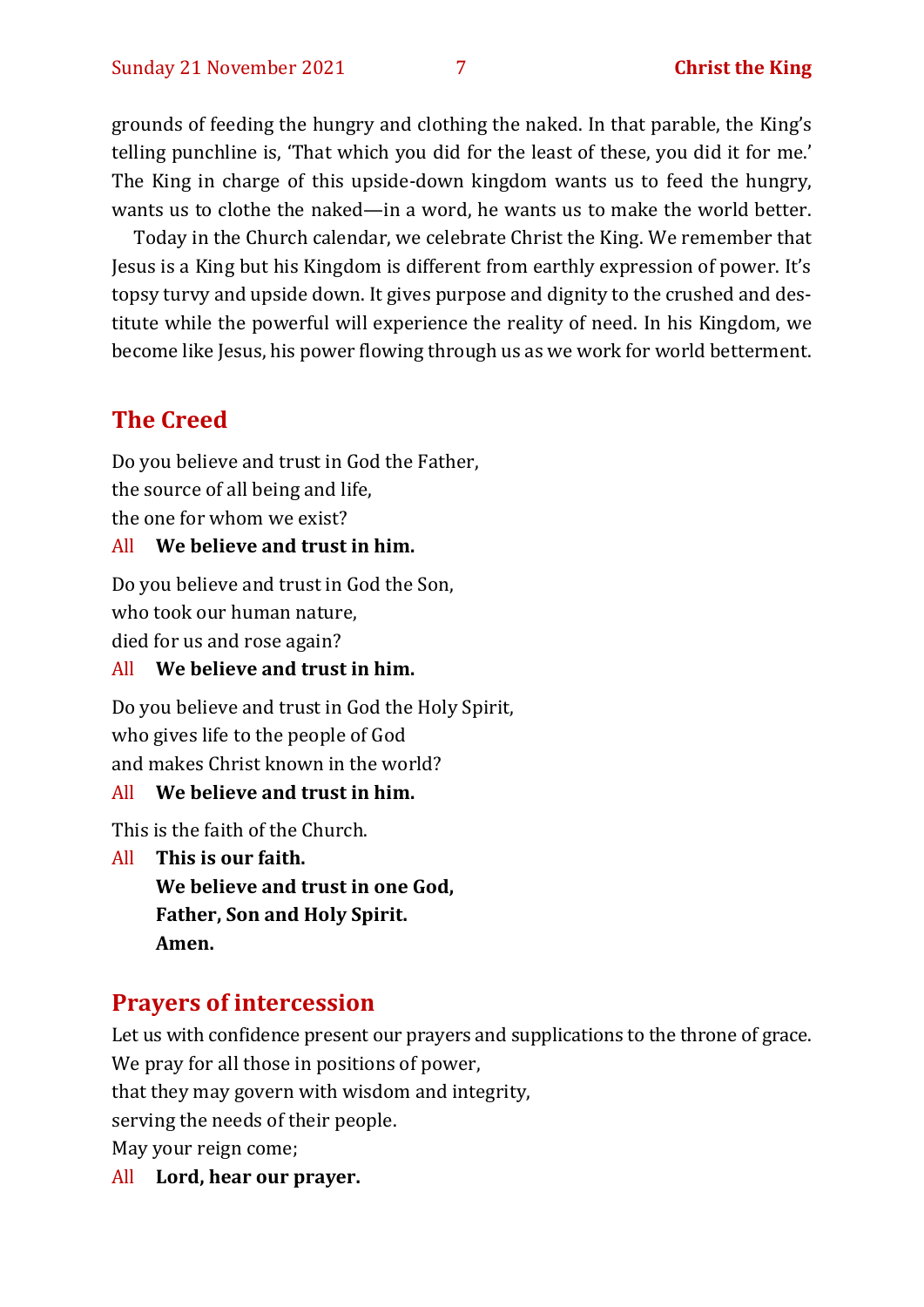We pray for the Church, the sign of your reign, that it may extend your welcome to people of every race and background.

May your reign come;

#### All **Lord, hear our prayer.**

We pray for Christians of every denomination, that together we may come to understand the royal priesthood you bestowed on us in baptism. May your reign come;

#### All **Lord, hear our prayer.**

We pray for those whose commitment to truth brings them into conflict with earthly powers, that they may have the courage to endure. May your reign come;

#### All **Lord, hear our prayer.**

We pray for this community of faith, that attentive to your word we may always worship in spirit and in truth. May your reign come;

#### All **Lord, hear our prayer.**

#### Silence is kept

Loving God,

you have taught us that the power of the heart is greater than the power of wealth and might. Hear us as we pray for the fulfilment of your reign. We ask this through Jesus Christ our King; to him be glory and power for ever.

#### All **Amen.**

Merciful Father,

All **accept these prayers for the sake of your Son, our Saviour Jesus Christ. Amen.**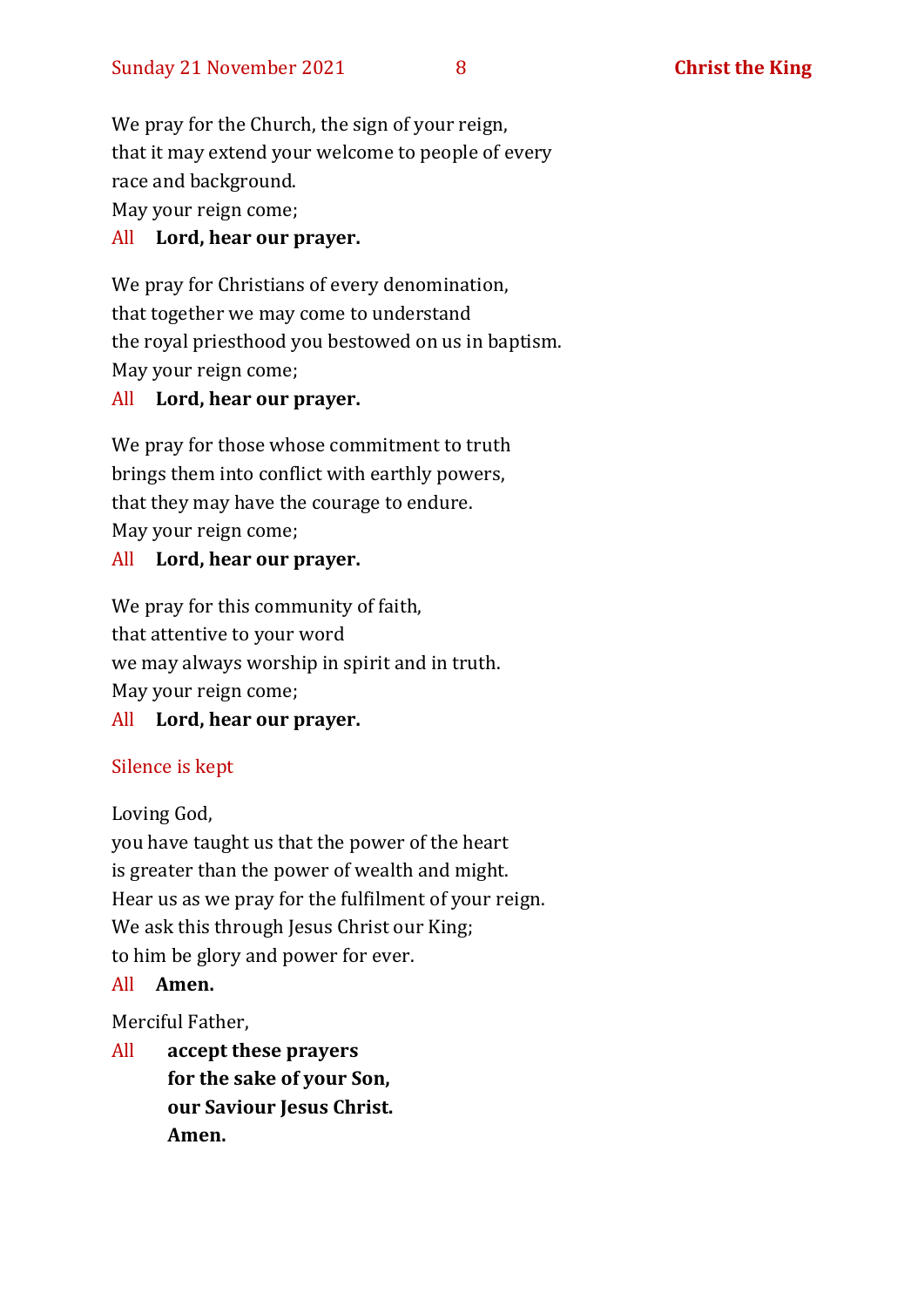#### **The peace**

To crown all things there must be love, to bind all together and complete the whole. Let the peace of Christ rule in our hearts. And the peace of the Lord be always with you.

The peace of the Lord be always with you,

#### All **And also with you.**

#### HYMN 3 **[I know whom I have believed](https://www.youtube.com/watch?v=_bRV3J4n8cc)** (please click on this link to hear the hymn)

The liturgy of the Communion Service appears below

# The Dismissal

God the Father,

who has given to his Son the name above every name, strengthen you to proclaim Christ Jesus as Lord.

#### All **Amen.**

God the Son,

who is our great high priest passed into the heavens, plead for you at the right hand of the Father.

#### All **Amen.**

God the Holy Spirit, who pours out his abundant gifts upon the Church, make you faithful servants of Christ our King.

All **Amen.**

And the blessing of God the Almighty, the Father, Son and Holy Spirit, be with you now and remain with you always.

#### All **Amen.**

#### HYMN 4 **[I the Lord of sea and sky](https://www.youtube.com/watch?v=2zr9SMm1glI)** (please click on this link to hear the hymn)

Go in peace to love and serve the Lord.

#### All **In the name of Christ. Amen.**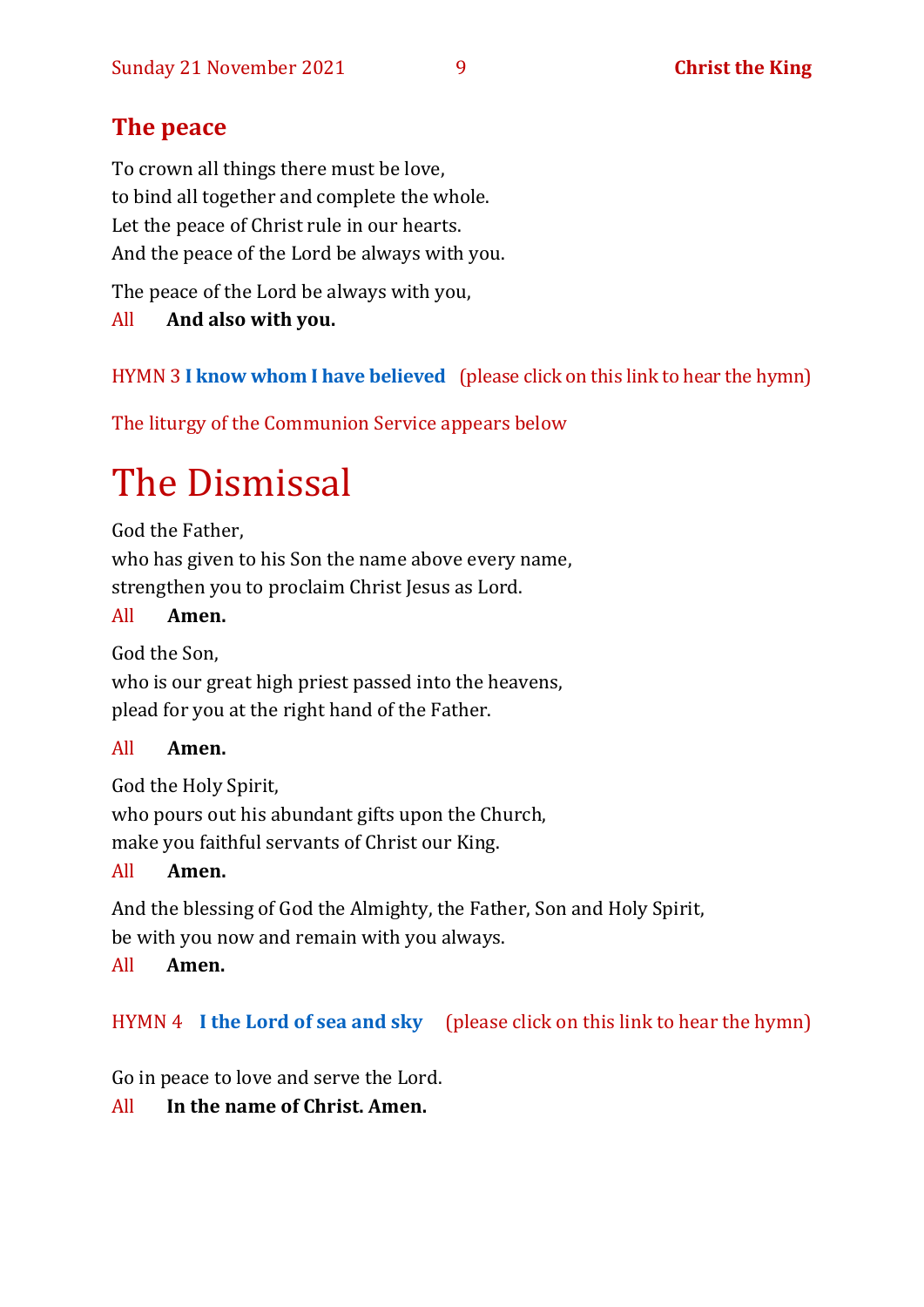## The Liturgy of the Sacrament

#### Eucharistic Prayer (prayer E)

The Lord be with you

#### All **and also with you.**

Lift up your hearts.

#### All **We lift them to the Lord.**

Let us give thanks to the Lord our God.

#### All **It is right to give thanks and praise.**

It is indeed right, our duty and our joy,

always and everywhere to give you thanks,

holy Father, almighty and eternal God.

For with the oil of gladness

you have anointed Christ the Lord, your only Son,

to be our great high priest and king of all creation.

As priest, he offered himself once for all upon the altar of the cross

and redeemed the human race by this perfect sacrifice of peace.

As king he claims dominion over all your creatures,

that he may bring before your infinite majesty

a kingdom of truth and life,

a kingdom of holiness and grace,

a kingdom of justice, love and peace.

And so with angels and archangels

and all the heavenly host,

we proclaim your glory and join their unending hymn of praise:

All **Holy, holy, holy Lord, God of power and might, heaven and earth are full of your glory. Hosanna in the highest. Blessed is he who comes in the name of the Lord. Hosanna in the highest.**

We praise and bless you, loving Father, through Jesus Christ, our Lord; and as we obey his command, send your Holy Spirit, that broken bread and wine outpoured may be for us the body and blood of your dear Son.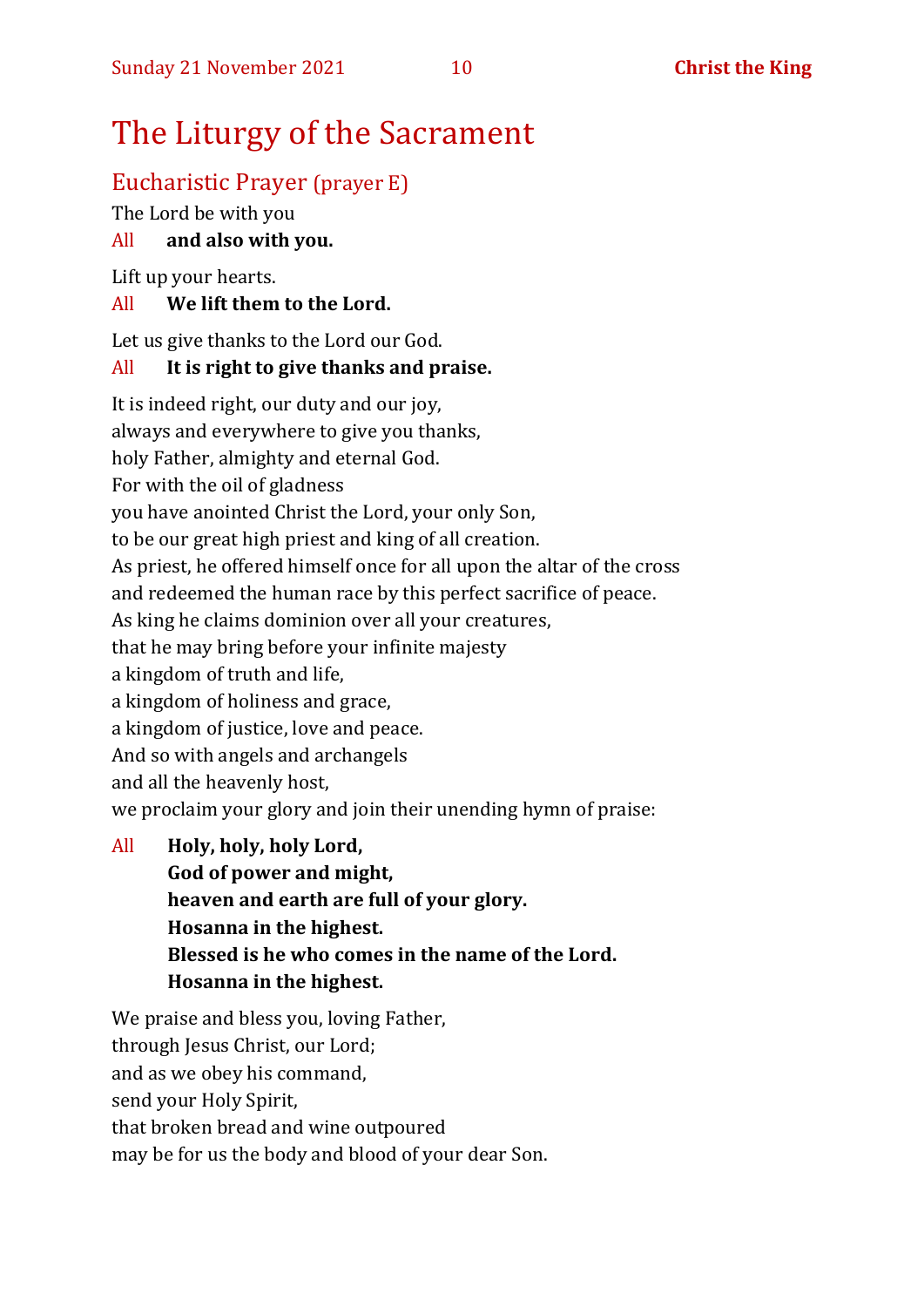On the night before he died he had supper with his friends and, taking bread, he praised you. He broke the bread, gave it to them and said: Take, eat; this is my body which is given for you; do this in remembrance of me.

When supper was ended he took the cup of wine. Again he praised you, gave it to them and said: Drink this, all of you; this is my blood of the new covenant, which is shed for you and for many for the forgiveness of sins. Do this, as often as you drink it, in remembrance of me.

So, Father, we remember all that Jesus did, in him we plead with confidence his sacrifice made once for all upon the cross.

Bringing before you the bread of life and cup of salvation, we proclaim his death and resurrection until he comes in glory.

Great is the mystery of faith:

All **Christ has died. Christ is risen. Christ will come again.**

Lord of all life, help us to work together for that day when your kingdom comes and justice and mercy will be seen in all the earth.

Look with favour on your people, gather us in your loving arms and bring us with the Holy Innocents and all the saints to feast at your table in heaven.

Through Christ, and with Christ, and in Christ, in the unity of the Holy Spirit, all honour and glory are yours, O loving Father, for ever and ever.

All **Amen.**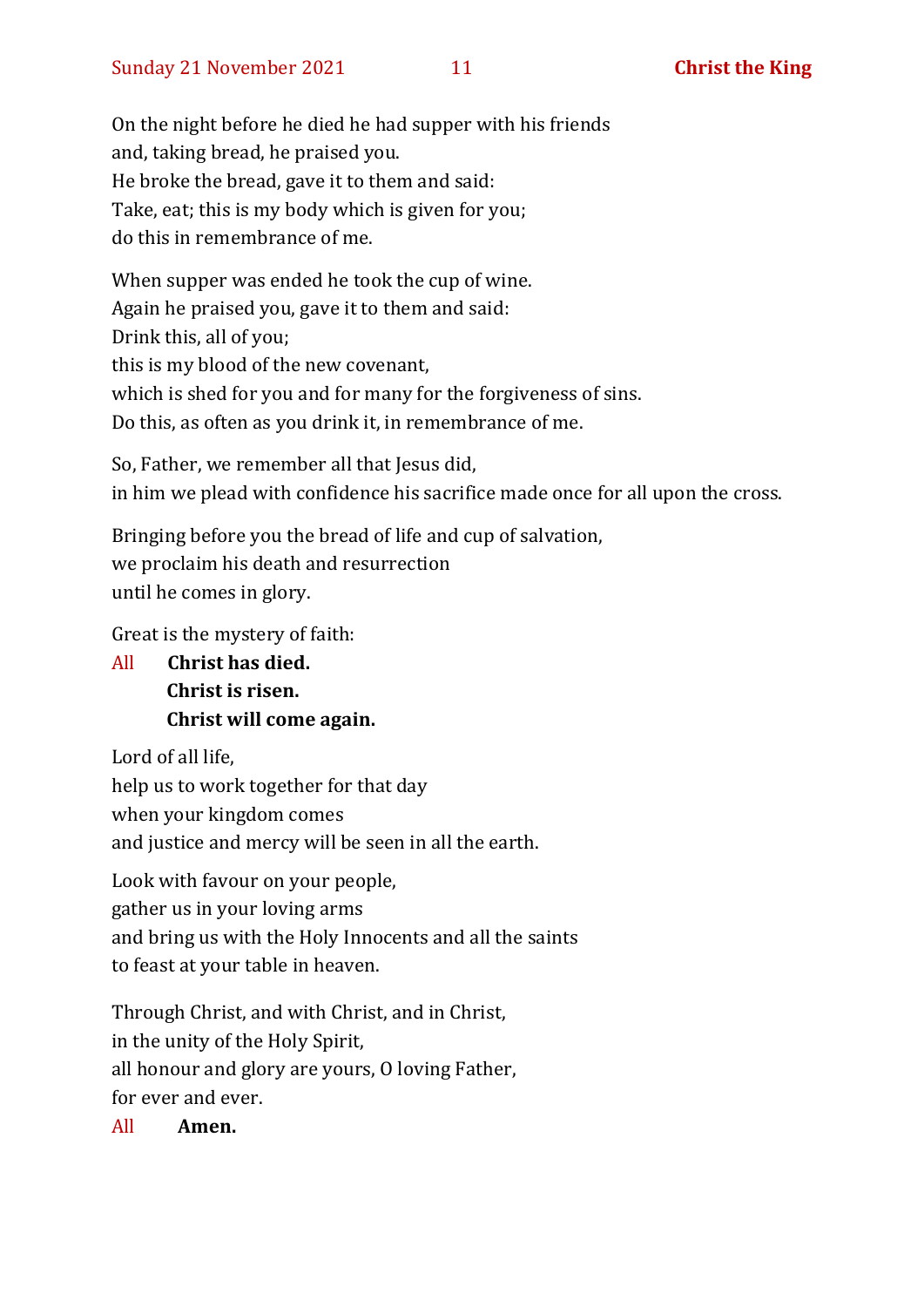#### The Lord's Prayer

As our Saviour taught us, so we pray

All **Our Father in heaven, hallowed be your name, your kingdom come, your will be done, on earth as in heaven. Give us today our daily bread. Forgive us our sins as we forgive those who sin against us. Lead us not into temptation but deliver us from evil. For the kingdom, the power,** 

**and the glory are yours now and for ever. Amen.**

#### Breaking of the Bread

We break this bread to share in the body of Christ.

- All **Though we are many, we are one body, because we all share in one bread.**
- All **Lamb of God,**

**you take away the sin of the world, have mercy on us.**

**Lamb of God, you take away the sin of the world, have mercy on us.**

**Lamb of God, you take away the sin of the world, grant us peace.**

Draw near with faith. Receive the body of our Lord Jesus Christ which he gave for you, and his blood which he shed for you. Eat and drink in remembrance that he died for you, and feed on him in your hearts by faith with thanksgiving.